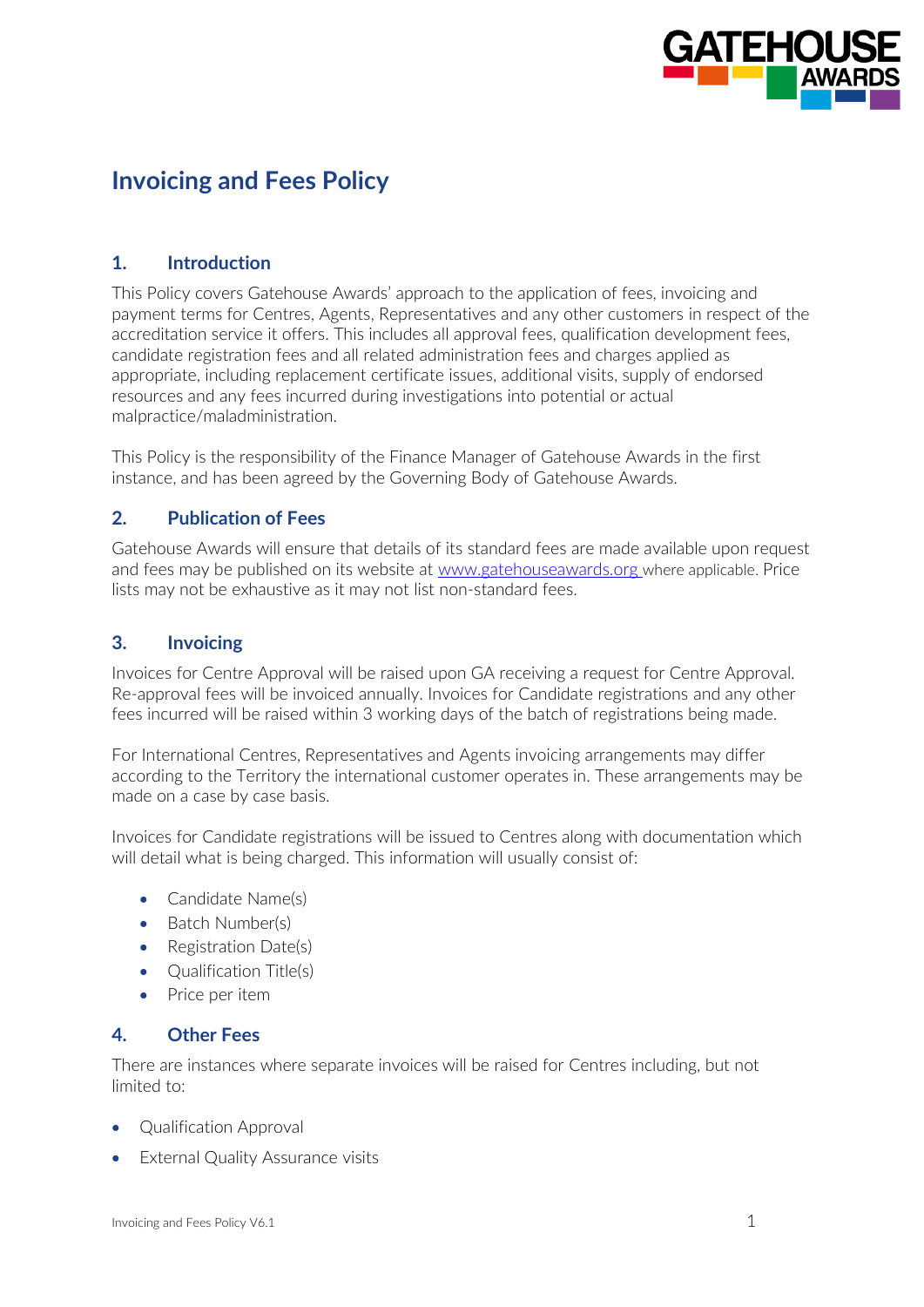

- Replacement Certificates
- Support visits requested by Centres
- Purchasing of endorsed materials
- Malpractice and/or maladministration investigation charges
- Observations/visits required as a result of a sanction
- Appeals fees
- General administration fees

## **5. Payment Terms**

Payment terms are within 7 days from date of invoice – unless otherwise stated on the invoice.

Payment should be made by bank transfer and in GBP, unless otherwise stated on the invoice.

#### **6. Penalties for Non-Payment**

Once an invoice becomes outstanding unless good and sufficient reason is given for nonpayment of invoices by the due date, late payment interest at the rate of 8% plus current bank rate, as per the Late Payment of Commercial Debts (Interest) Act 1998, will be charged.

Centres may have restricted access to the Candidate registration system and services may be suspended.

#### **7. Cancellations and Refunds**

Gatehouse Awards operates the following cancellation, refund and transfer policy:

- Centre Approval fees, re-approval fees and any applicable qualification approval fees are non-refundable
- Candidates may be withdrawn from registration at any time free of charge. Please note that the original registration fees are not refunded
- All Gatehouse Awards Candidate registrations are non-transferable
- Requests for refunds or cancellations where registrations or bookings have been made in error, where the error is on the part of the Centre, will be considered by the Finance Manager on a case by case basis. An administration fee of £20 may be applied
- Requests for cancellation of a support visit must be made at least 10 days prior to the scheduled visit date. Any requests for cancellation of support visits not submitted within the timescale will incur full cost.
- Requests for cancellation of an External Quality Assurance visit must be made at least 10 days prior to the scheduled visit date. Cancellation of EQA visits not notified within the timescale may be subject to full or partial charge, at the Finance Manager's discretion.